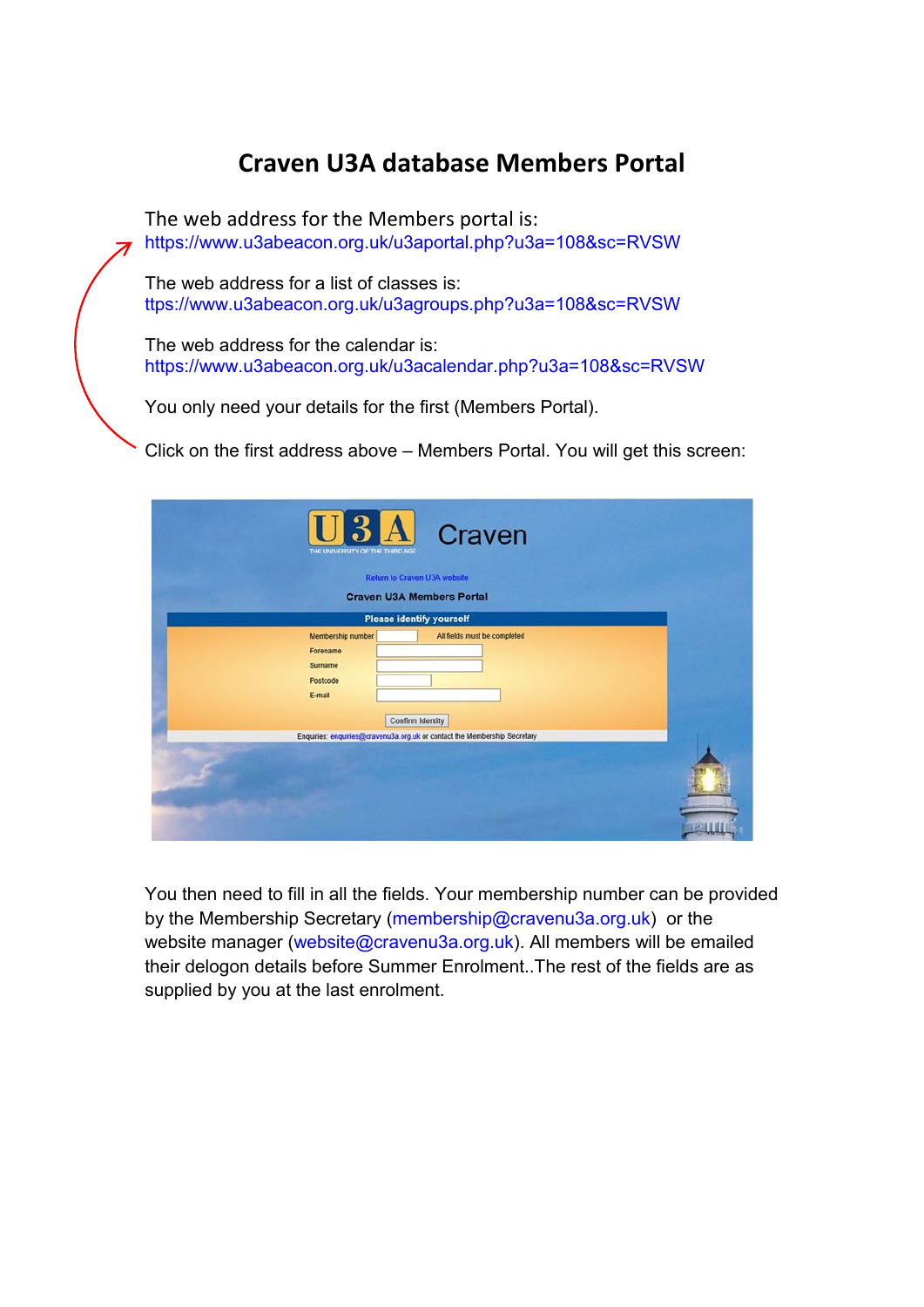| $U3A$<br>THE UNIVERSITY OF THE THIRD AGE                                                      | Craven                       |
|-----------------------------------------------------------------------------------------------|------------------------------|
| <b>Return to Craven U3A website</b>                                                           |                              |
| <b>Craven U3A Members Portal</b>                                                              |                              |
| <b>Please identify yourself</b>                                                               |                              |
| Membership number 123456                                                                      | All fields must be completed |
| Doug<br>Forename                                                                              |                              |
| <b>Hirst</b><br>Surname                                                                       |                              |
| <b>BD587DU</b><br>$\times$<br>Postcode                                                        |                              |
| doug.hirst@btinternet.com<br>E-mail                                                           |                              |
| Confirm Identity<br>Enquiries: enquiries@cravenu3a.org.uk or contact the Membership Secretary |                              |

The page will look something like this.

When you have completed all the fields click on the "Confirm Identity" Button at the bottom.

| U3A Craven<br>THE UNIVERSITY OF THE THIRD AGE                                         |
|---------------------------------------------------------------------------------------|
| <b>Return to Craven U3A website</b>                                                   |
| <b>Craven U3A Members Portal</b>                                                      |
| <b>Good morning, Doug Hirst</b><br>Your membership continues until 1st September 2017 |
| <b>Select an option</b>                                                               |
| Craven U3A groups                                                                     |
| Calendar of meetings and events                                                       |
| Update your personal details                                                          |
|                                                                                       |
| Enquiries: enquiries ocravenus a org uk or contact the Membership Secretary           |
| You will then see this screen.                                                        |

This offers you three *choices:* Display Groups (classes), calendar of meetings (classes), Update your personal details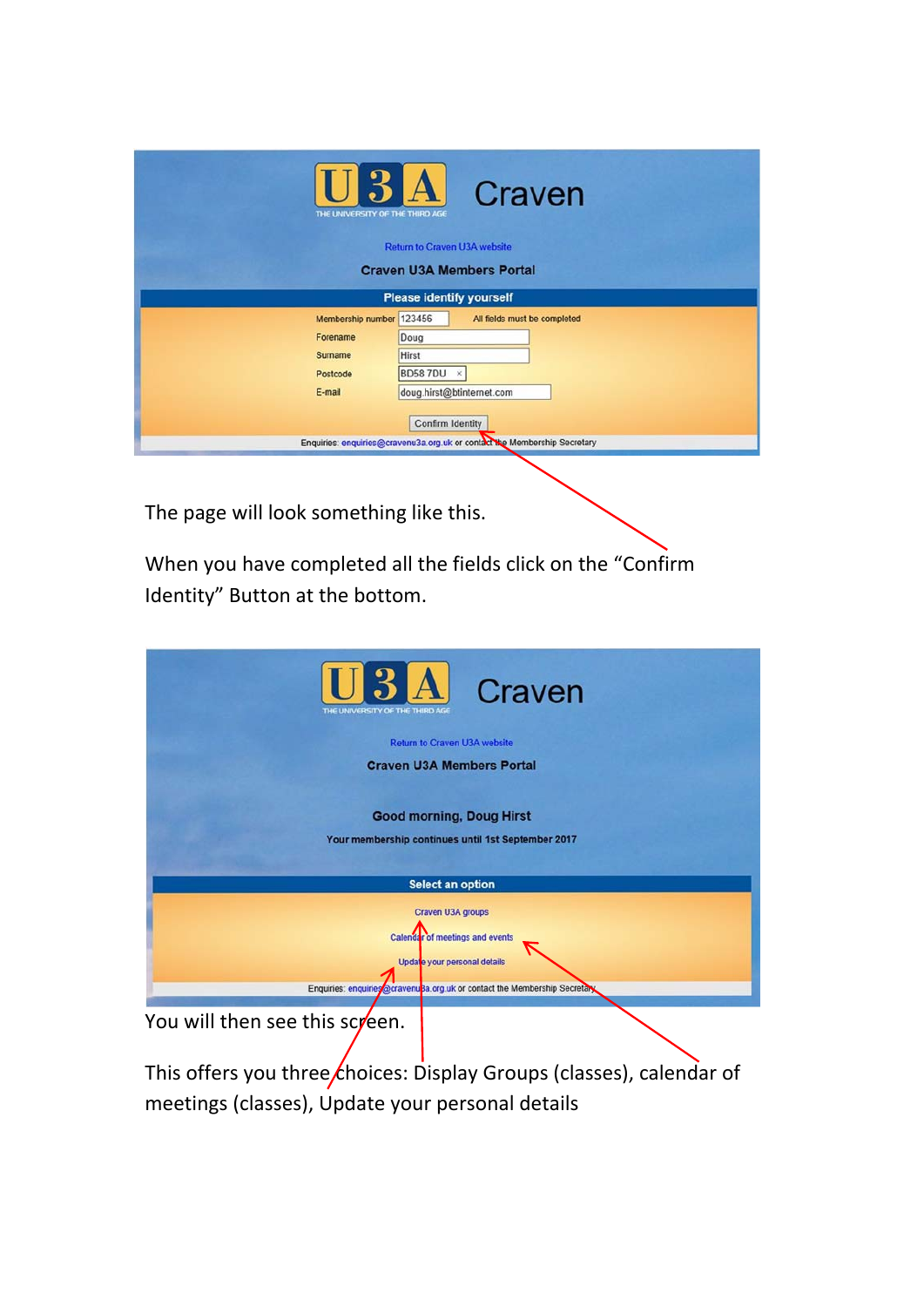Start by clicking on the third option (Update your personal details). You will see a screen like this:

|                          |                         | Craven<br>THE UNIVERSITY OF THE THIRD AGO                                                                                                                                                      |
|--------------------------|-------------------------|------------------------------------------------------------------------------------------------------------------------------------------------------------------------------------------------|
|                          |                         | <b>Return to Craven U3A website</b><br><b>Members Portal</b>                                                                                                                                   |
|                          |                         | <b>Change Personal Details</b>                                                                                                                                                                 |
|                          |                         | To change your class of membership or if you have any queries,<br>G<br>please contact the membership secretary                                                                                 |
|                          |                         | <b>About Yourself</b>                                                                                                                                                                          |
| Name                     | <b>Title Mr</b>         | Surname Hirst<br>Forenames Alan Douglas                                                                                                                                                        |
|                          | Known as Doug           | $\sqrt{2}$<br>● Male ● Female ● Unknown<br><b>SUILMEN</b>                                                                                                                                      |
| Mobile                   | <b>BOYT ALBA EN</b>     | E-mail doug.hirst@btinternet.com                                                                                                                                                               |
| <b>Emergency contact</b> |                         | Name/s and telephone                                                                                                                                                                           |
| Photo                    |                         | Browse<br>ipg, png, gif, bmp. Max size 2MB                                                                                                                                                     |
|                          |                         | <b>Where You Live</b>                                                                                                                                                                          |
| <b>Address</b>           | No/Name 5               | Street/Building Airedale Mews                                                                                                                                                                  |
|                          | <b>Additional lines</b> |                                                                                                                                                                                                |
|                          | <b>Town</b> Skipton     | Postcode <b>Management</b><br>County                                                                                                                                                           |
| Telephone                | <b>JY 756 790932</b>    |                                                                                                                                                                                                |
|                          |                         | <b>Security Question</b>                                                                                                                                                                       |
|                          |                         | You may answer the default question, or change it to something else and answer that<br>The answer must be something you can reproduce exactly but which is unlikely to be known to anyone else |
| Question                 | Your first school       | Answer<br><b>Update Personal Details</b>                                                                                                                                                       |

First check that your address  $\sqrt{\rho}$  hone number and email address are correct. You may then consider adding other information, e.g. familiar name, mobile phone number, emergency contact. These may be helpful to your tutor. You may also upload a photo. If you change any fields click the Update button

**Click on the Members Portal link at the top of the page to go back to the list of choices.**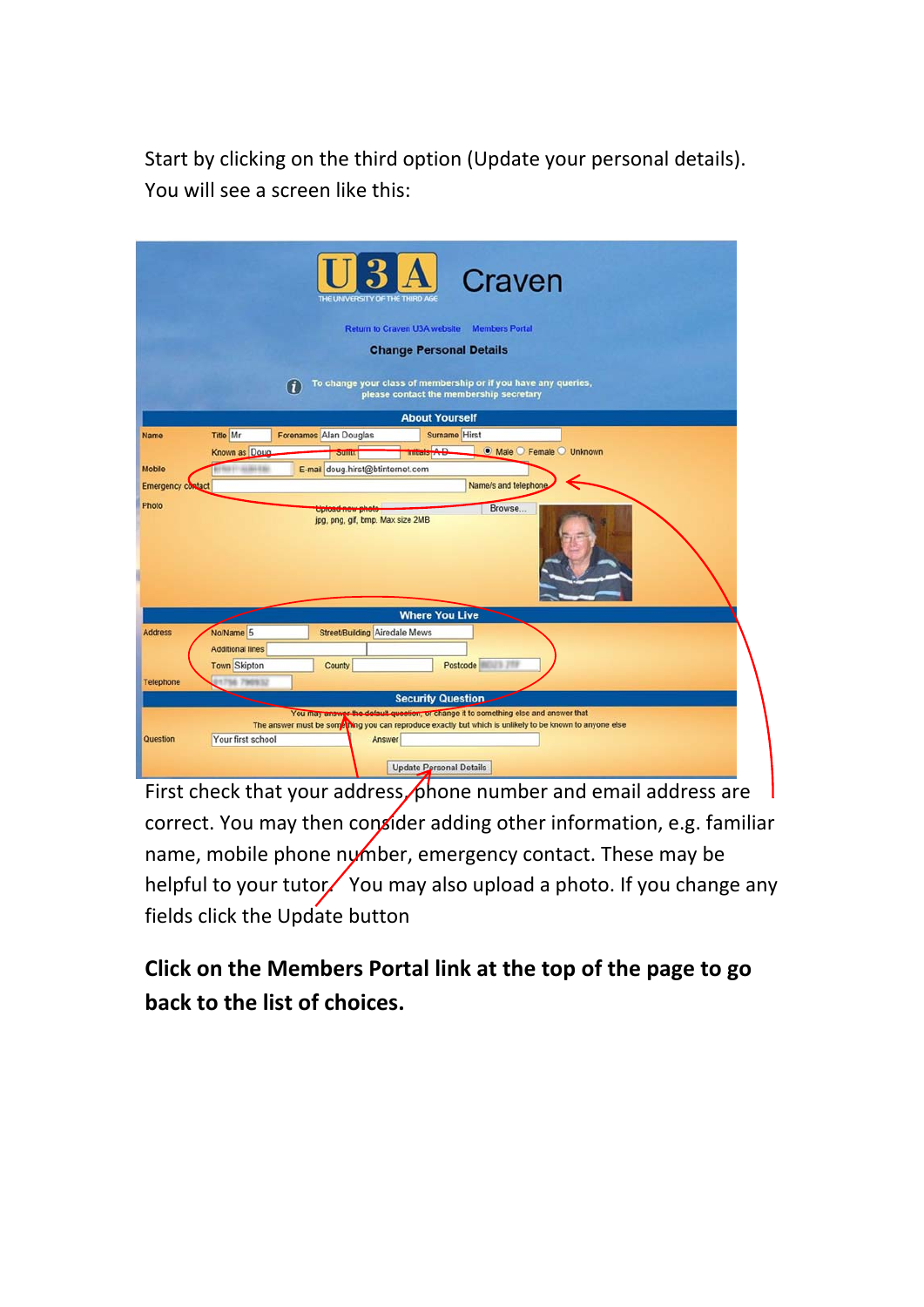

Click on Craven U3A groups to see a list of classes.

|                                   | Return to Craven U3A Members Portal                                                                                                                                                                                                                                                                                                                        |
|-----------------------------------|------------------------------------------------------------------------------------------------------------------------------------------------------------------------------------------------------------------------------------------------------------------------------------------------------------------------------------------------------------|
|                                   | <b>Craven U3A Groups</b>                                                                                                                                                                                                                                                                                                                                   |
| <b>Aerobic Workout</b>            |                                                                                                                                                                                                                                                                                                                                                            |
|                                   | We regret that this group is full<br>Meets<br>Wednesday<br>St Andrews Church Skipton - map<br>Venue<br>John Dixon 01756 796563<br>Contact<br>Incorporating some high intensity aerobic exercise Suitable clothing essential mats required<br>for cool down please bring water and check with your doctor as heart rates will be elevated<br><b>Details</b> |
| <b>Art and Architecture</b><br>ъ. |                                                                                                                                                                                                                                                                                                                                                            |
| <b>Astronomy</b>                  |                                                                                                                                                                                                                                                                                                                                                            |
| <b>Ballet DVDs</b><br>ъ.          |                                                                                                                                                                                                                                                                                                                                                            |
| <b>Birdwatching</b><br>D          |                                                                                                                                                                                                                                                                                                                                                            |
| <b>Bridge (Improvers)</b><br>×    |                                                                                                                                                                                                                                                                                                                                                            |
| <b>Bridge (Play)</b>              |                                                                                                                                                                                                                                                                                                                                                            |
| Calligraphy<br>D.                 |                                                                                                                                                                                                                                                                                                                                                            |
| <b>Crown Green Bowls</b><br>л     |                                                                                                                                                                                                                                                                                                                                                            |
| <b>Discussion Group</b><br>P.     |                                                                                                                                                                                                                                                                                                                                                            |
| <b>Dummy Group</b><br>D.          |                                                                                                                                                                                                                                                                                                                                                            |
|                                   |                                                                                                                                                                                                                                                                                                                                                            |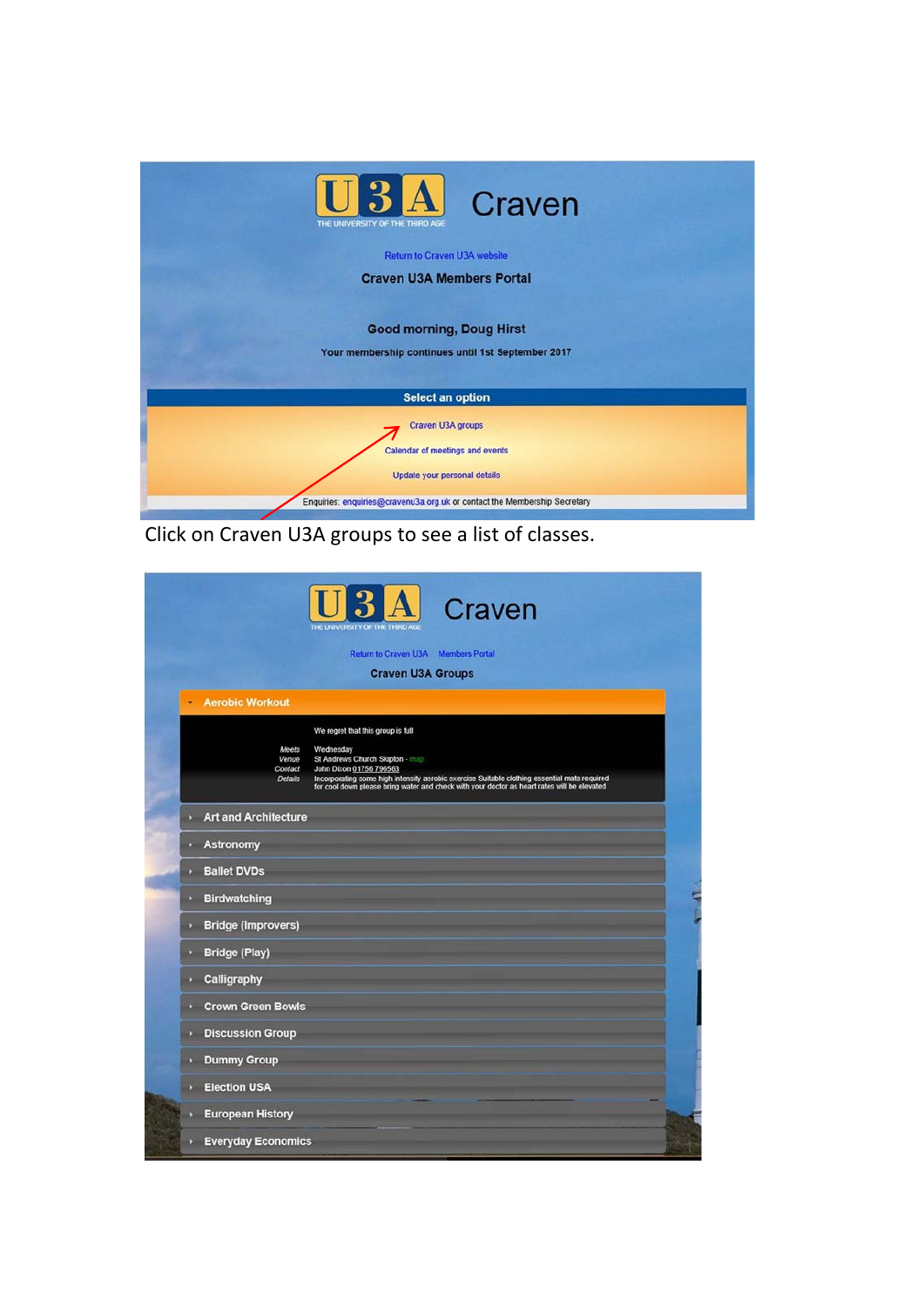You can scroll down the list. Clicking on any class will display more details of that class.

|              | Science and Technology LEADER                                                                                                                                                                                                                                                                                               |
|--------------|-----------------------------------------------------------------------------------------------------------------------------------------------------------------------------------------------------------------------------------------------------------------------------------------------------------------------------|
| $\mathbf{v}$ | <b>Scrabble</b>                                                                                                                                                                                                                                                                                                             |
|              | <b>Social History of Skipton</b>                                                                                                                                                                                                                                                                                            |
|              | <b>Spanish Level 1</b><br>$\mathbf{p}$                                                                                                                                                                                                                                                                                      |
|              | <b>Spanish Level 2</b>                                                                                                                                                                                                                                                                                                      |
| ٠            | <b>MEMBER</b><br><b>Stories of Scientists</b>                                                                                                                                                                                                                                                                               |
|              | Leave group<br>Meets<br>Wednesday<br>Carleton-in-Craven Village Hall - map<br>Venue<br>Contact<br>Andre Botherway 01943 81663<br>Details<br>A weekly series of individual presentations on the lives and achievements of a range of<br>scientists and engineers some of whom have not received the recognition they deserve |
|              | <b>Table Tennis</b>                                                                                                                                                                                                                                                                                                         |
|              | <b>Ten-Pin Bowling</b>                                                                                                                                                                                                                                                                                                      |
|              | <b>Walk to Lunch</b>                                                                                                                                                                                                                                                                                                        |
|              | <b>Walking Group</b>                                                                                                                                                                                                                                                                                                        |
|              | <b>Watercolours (Leisure)</b>                                                                                                                                                                                                                                                                                               |
|              | <b>Watercolours(Develop your)</b>                                                                                                                                                                                                                                                                                           |
| ×            | <b>Wine Tasting</b><br><b>MEMBER</b>                                                                                                                                                                                                                                                                                        |
|              | <b>Woodturning 1</b><br><b>LEADER</b>                                                                                                                                                                                                                                                                                       |
|              | <b>Woodturning 2</b><br><b>LEADER</b>                                                                                                                                                                                                                                                                                       |
|              | <b>World War One</b>                                                                                                                                                                                                                                                                                                        |
|              | Yoga                                                                                                                                                                                                                                                                                                                        |
|              | <b>Download</b>                                                                                                                                                                                                                                                                                                             |

The system will display which classes you are member of and leader of.

**Click on Members Portal to go back to the menu.**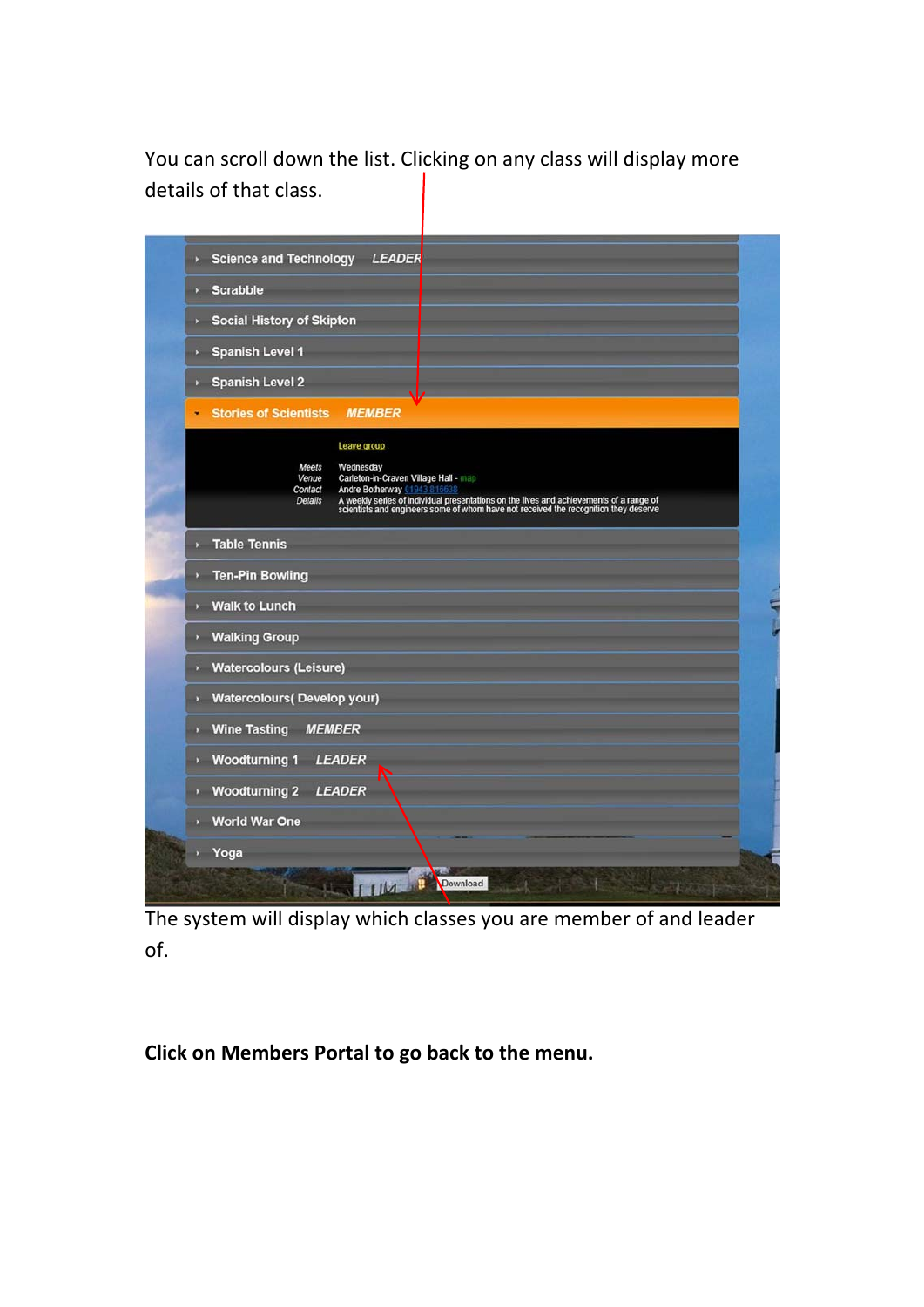Clicking on Calendar of meetings will display a list of classes and dates.



## The default is all classes.

| Craven                                                                                                                                  |               |
|-----------------------------------------------------------------------------------------------------------------------------------------|---------------|
| Return to Craven U3A Members Portal                                                                                                     | Clicking on   |
| <b>Craven U3A Calendar</b>                                                                                                              | any class     |
| Show: • All Group<br>$\vee$ Own groups and general meetings<br><b>Biro</b> vatching<br>Mon 6 Mar 2017 10.00 am<br><b>Indoor Meeting</b> | displays more |
| <b>Woodturning Projects</b><br>Woodturning 1<br>Mon 6 Mar 2017 1.00 pm                                                                  | details.      |
| Mon 6 Mar 2017 1.30 pm<br>Handel<br><b>Oratorio</b>                                                                                     |               |
| Champions Church - map<br>Venue<br>Victor Edy<br>Enquiries<br>The Ways of Zion - Israel in Egypt - L'Allegro - Saul<br><b>Details</b>   | You have      |
| Tue 7 Mar 2017 10.00 am<br><b>Science and Technology</b><br>revtine meeting                                                             | options to    |
| <b>Woodturning 2</b><br><b>Woodturning Projects</b><br>Tue 7 Mar 2017 1.00 pm                                                           | choose to     |
| <b>Coach Outing YWT Potteric Carr, Doncaster</b><br>Mon 13 Mar 2017 10.00 am<br><b>Birdwatching</b><br>8.30 am start                    | display the   |
| Mon 13 Mar 2017 1.00 pm<br><b>Woodturning 1</b><br><b>Woodturning Projects</b>                                                          | classes you   |
| Mon 13 Mar 2017 1.30 pm<br>Handel<br><b>Messiah</b>                                                                                     | are a member  |
| Tue 14 Mar 2017 10.00 am<br><b>Science and Technology</b><br><b>Syd Matthews - Brexit</b>                                               |               |
| <b>Woodturning Projects</b><br>Tue 14 Mar 2017 1.00 pm<br><b>Woodturning 2</b>                                                          | of,           |
| Mon 20 Mar 2017 10.00 am<br><b>Birdwatching</b><br>Indoor Meeting Last one. Peter Murphy A<br><b>Year at Rodley</b>                     |               |
| <b>Woodturning Projects</b><br>Mon 20 Mar 2017 1.00 pm<br><b>Woodturning 1</b>                                                          | Or a single   |
| Mon 20 Mar 2017 1.30 pm<br>Handel<br><b>Late Oratorios, and Fireworks</b>                                                               | class         |
| Tue 21 Mar 2017 10.00 am Science and Technology routine meeting                                                                         |               |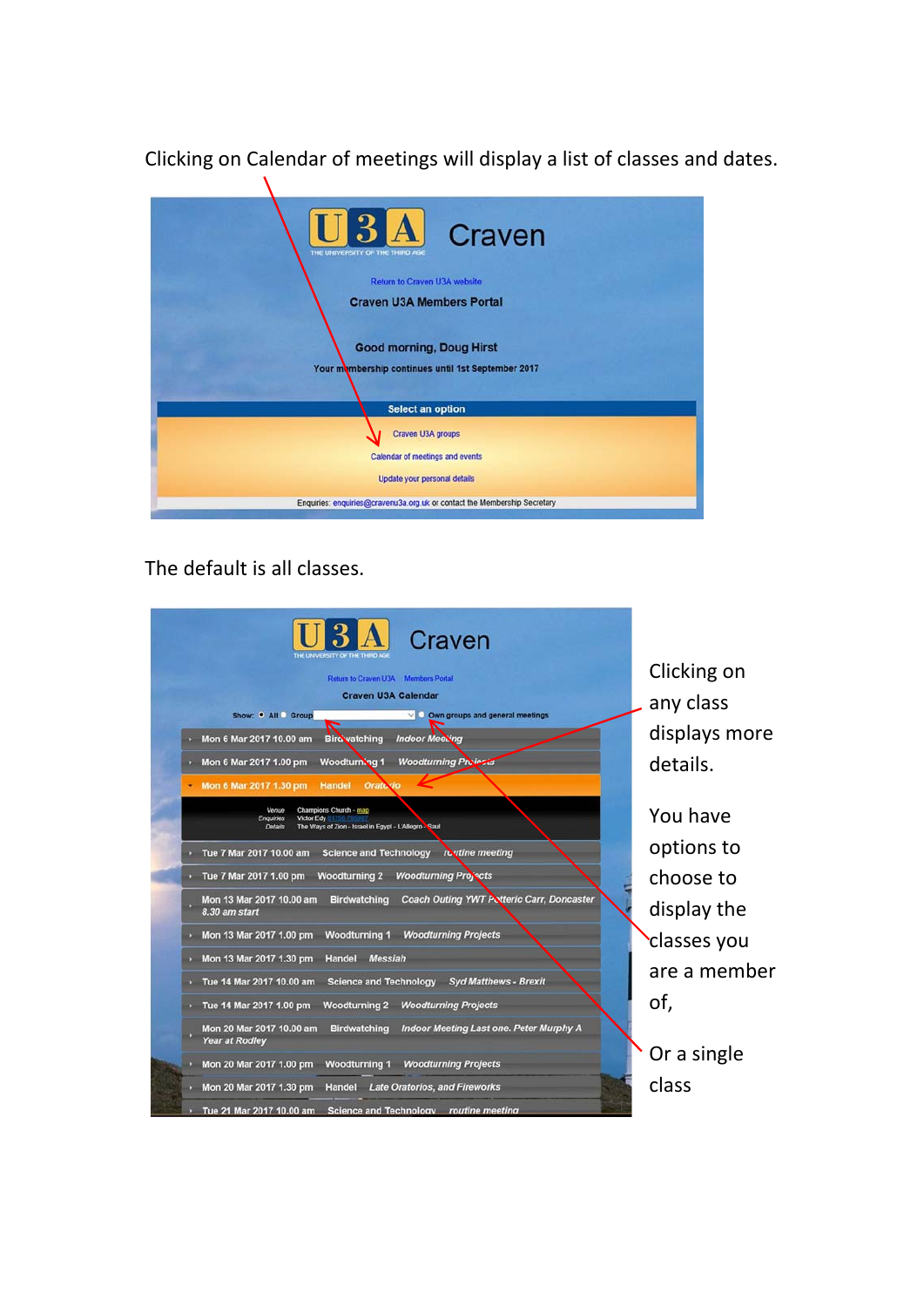Selecting the "Own Group" button just displays the groups you are a member of (and lead)

| <b>Return to Craven U3A</b><br><b>Cembers Portal</b>                                 |
|--------------------------------------------------------------------------------------|
| Craven U3A Cal pdar                                                                  |
| Show: All Group<br>$\vee$ . Own groups and general meetings                          |
| <b>Woodturning 1</b><br>Mon 6 Mar 2017 1.00 pm<br><b>Woodturning Projects</b>        |
| Woodturning - map<br>Venue<br>Doug Hirst 01756 790932<br><b>Enquiries</b><br>Details |
| Science and Technology routine meeting<br>Tue 7 Mar 2017 10.00 am                    |
| Woodturning 2 Woodturning Projects<br>Tue 7 Mar 2017 1.00 pm                         |
| Mon 13 Mar 2017 1.00 pm<br>Woodturning 1 Woodturning Projects                        |
| Tue 14 Mar 2017 10.00 am<br>Science and Technology Syd Matthews - Brexit             |
| Tue 14 Mar 2017 1.00 pm<br><b>Woodturning 2 Woodturning Projects</b>                 |
| Woodturning 1 Woodturning Projects<br>Mon 20 Mar 2017 1.00 pm                        |
| Science and Technology routine meeting<br>Tue 21 Mar 2017 10.00 am                   |
| <b>Woodturning 2 Woodturning Projects</b><br>Tue 21 Mar 2017 1.00 pm                 |
| Wine Tasting Wine tasting<br>Thu 23 Mar 2017 2.00 pm                                 |
| Mon 27 Mar 2017 1.00 pm<br><b>Woodturning 1 Woodturning Projects</b>                 |
| Science and Technology No Meeting - late half term<br>Tue 28 Mar 2017 10.00 am       |
|                                                                                      |